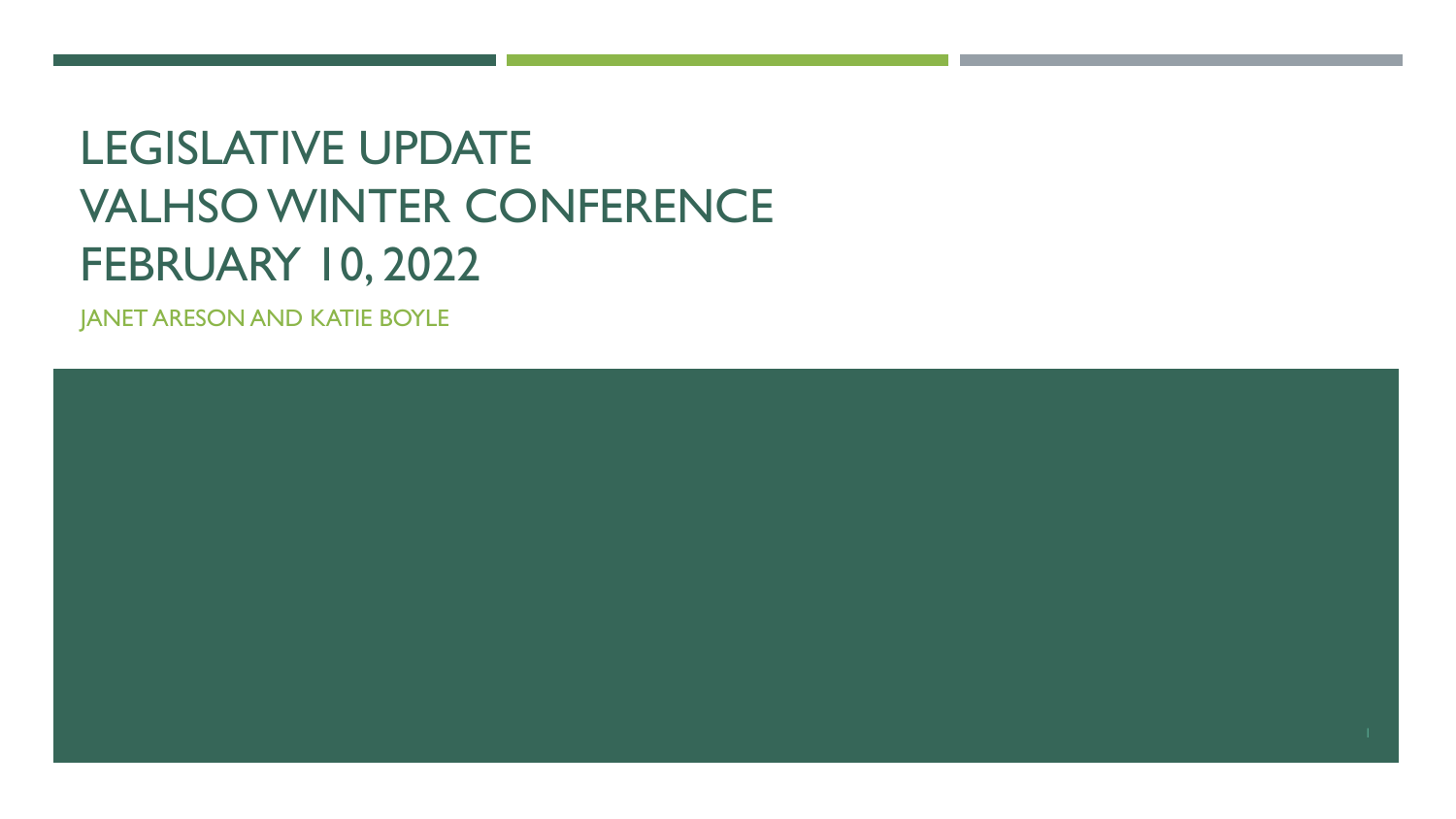## UPCOMING KEY DATES

- **February 15: "Crossover" deadline for each chamber to complete work on legislation originating in that chamber** (except for the budget bill)
- **February 20: Money committees report budgets by midnight**
- **F** February 22: Money committee full budget proposals available by noon
- **February 24: Houses of introduction must complete work on budget**
- **March 2: Deadline for each chamber to complete work on other chamber's budget proposal and revenue bills and** appoint conferees
- **March 7: Deadline for committee action on legislation by midnight**
- March 12: Scheduled adjournment *sine die*
- **April 27: Reconvened session for consideration of Governor's amendments and vetoes**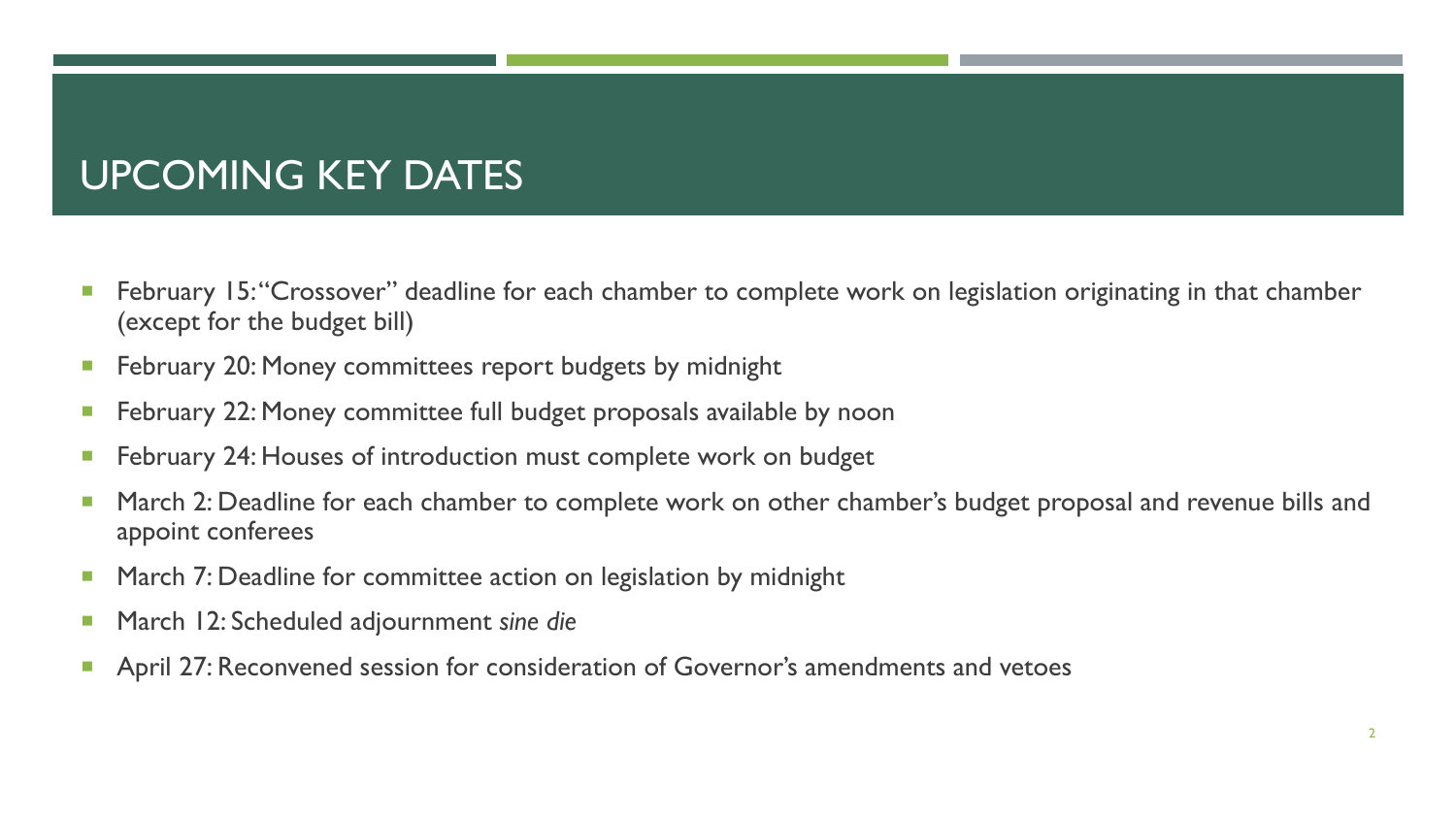## STATE REVENUES AND MAJOR TAX PROPOSALS

- General Fund revenues have demonstrated strong growth
- Revenues are forecasted to grow by 4.8 percent in FY 2023 and 4.2 percent in FY 2024 (after adjusting for tax policy changes assumed in the introduced budget, general fund revenues are projected to decline by 0.6 percent in FY 2023 and grow by 8.9 percent in FY 2024).
	- **513.8 billion in resources above the base budget over FY 2022-FY 2024**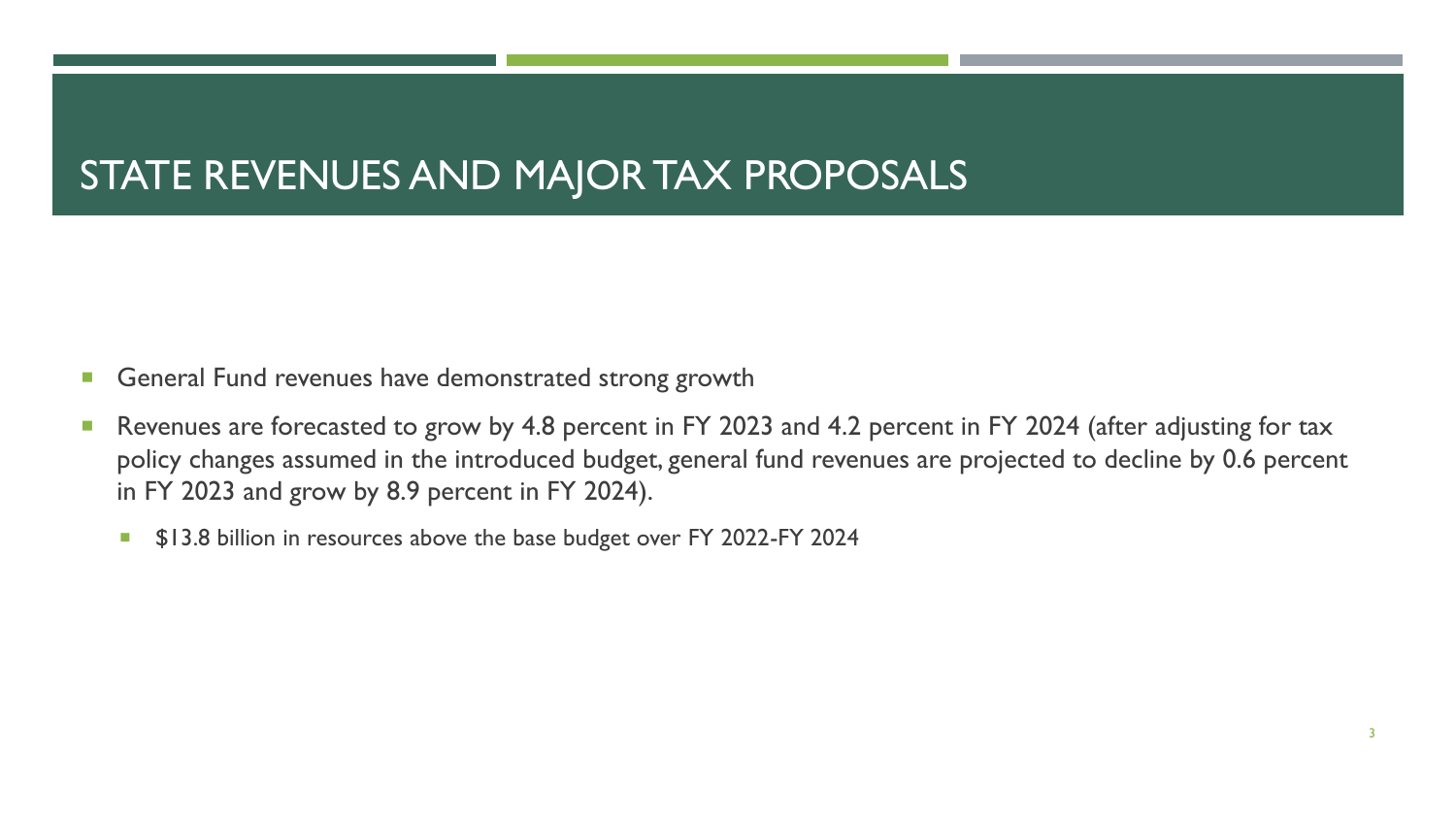## STATE REVENUES AND MAJOR TAX PROPOSALS

- **Proposals in December 2021 introduced budget (Governor Northam's outgoing budget):** 
	- One-time refund of \$250 single/\$500 married.(approximately \$1 billion)
	- Reduction of the grocery tax (eliminated 1.5 percent state-imposed portion of the 2.5 percent imposed on food for human consumption and essential personal hygiene products)
		- Eliminated the 1 percent school-age population distribution portion, with one-time hold-harmless payment
		- Eliminated the 0.5 percent transportation allocation
		- Did not eliminate the 1 percent local option sales tax portion.
	- Refundable earned income tax credit of 15 percent of the federal refundable credit (\$156 million per year)
- **Key tax/revenue issues under discussion during legislative session** 
	- Full or partial elimination of the grocery tax and revenue replacement for localities
	- Increasing one-time refund in introduced budget to \$300 single/\$600 married
	- Doubling the standard deduction
	- **Income tax subtraction for military retirement benefits**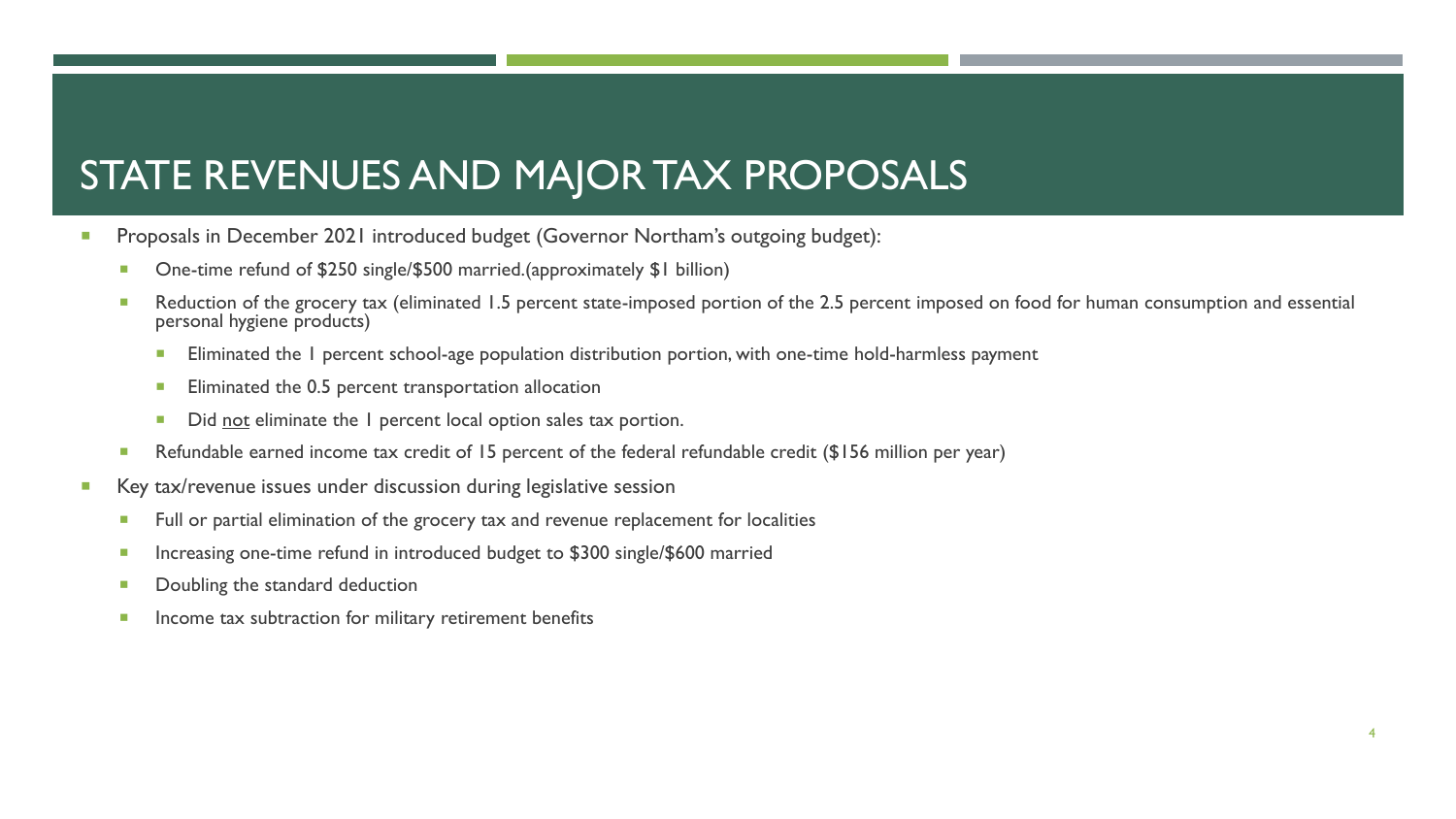## MAJOR SPENDING ITEMS IN INTRODUCED BUDGET

- **5563.9 million voluntary deposit to the Revenue Reserve Fund in FY 2022**
- \$500 million in FY 2023 for school construction and modernization grants
- **5752 million GF over the biennium to increase teacher salaries by 5 percent in each year of the biennium**
- \$806.8 million GF over the biennium to increase salaries for state employees and state-supported local employees by 5 percent in each year of the biennium
- **5924 million deposit to VRS in FY 2023 to address unfunded liability**
- **Targeted compensation actions:** 
	- Compensation plan for sworn positions in the Virginia State Police (\$48.4 million GF over the biennium); the plan addresses pay compression and increases the starting salary for newly-hired troopers from \$47,843 to \$51,500.
	- **Compensation plan for the Department of Corrections (\$85.2 million GF over the biennium); the plan addresses pay compression and increases the starting salary** for correctional officers from \$35,064 to \$44,000.
	- \$74 million over the biennium to increase the entry-level salary of sworn deputy sheriffs and regional jail officers to \$42,000.
	- **515.6 million GF over the biennium to provide compression adjustments for sworn deputy sheriffs and regional jail officers of \$100 per year of service for** incumbents that have served in a Compensation Board-funded position for a minimum of three years of service, up to a maximum of 30 years of service.
	- Salary increases for direct care staff at state behavioral health facilities (\$71.5 million GF in FY 2024). Provides \$1.1 million GF and \$7.8 million in Non-General Funds (NGF, Medicaid funds in this instance) in FY 2024 for salary increases for direct care staff in state training centers; provides direct care salary increases at the Virginia Center for Behavioral Rehabilitation in 2024 with \$7.5 million GF. Salary increases in FY 2023 are funded through American Rescue Plan Act (ARPA) Fiscal Recovery Funds. The contract of the contract of the contract of the contract of the contract of the contract of the contract of the contract of the contract of the contract of the contract of the contract of the contract of the con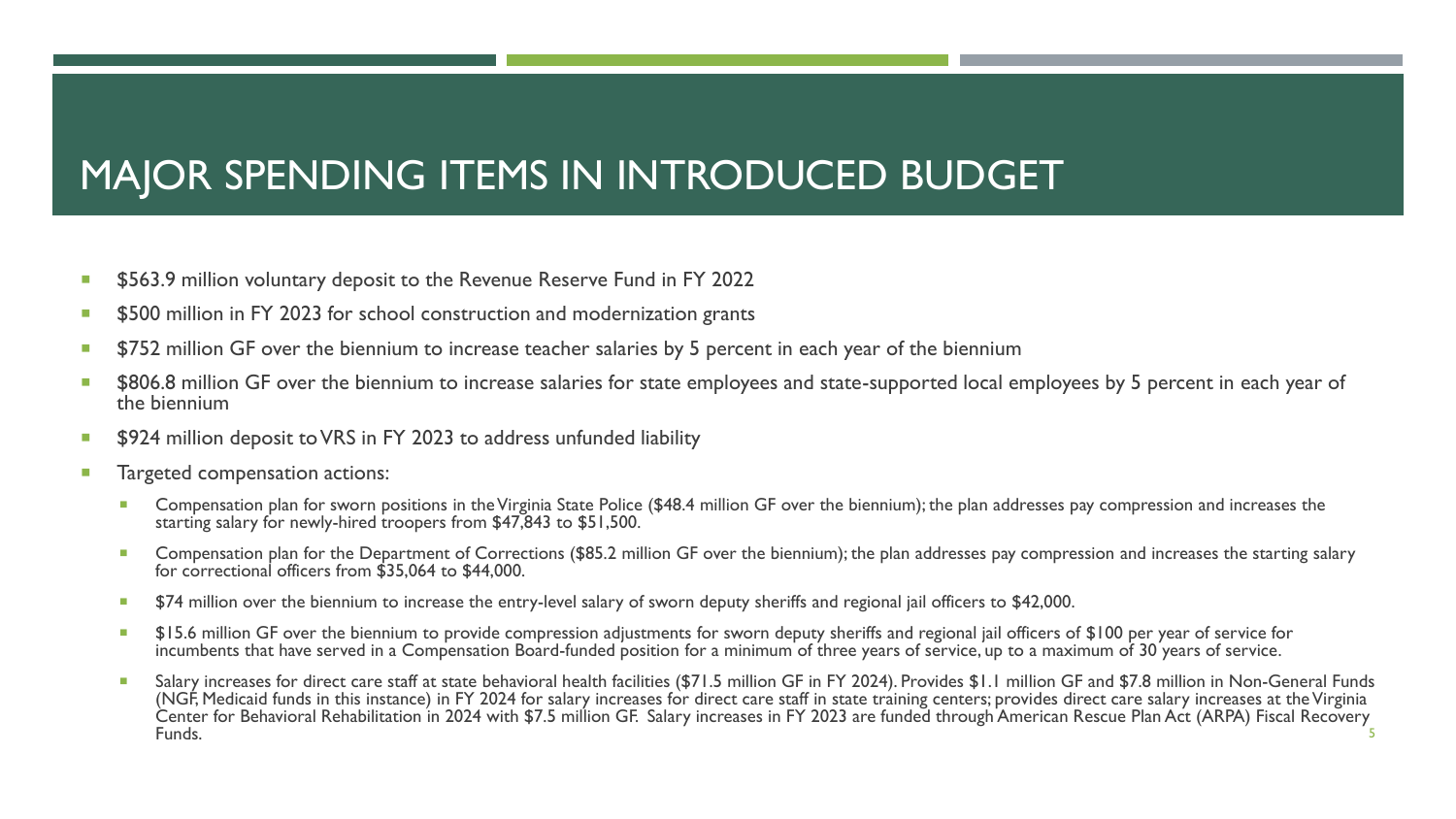## CHILDREN'S SERVICES ACT

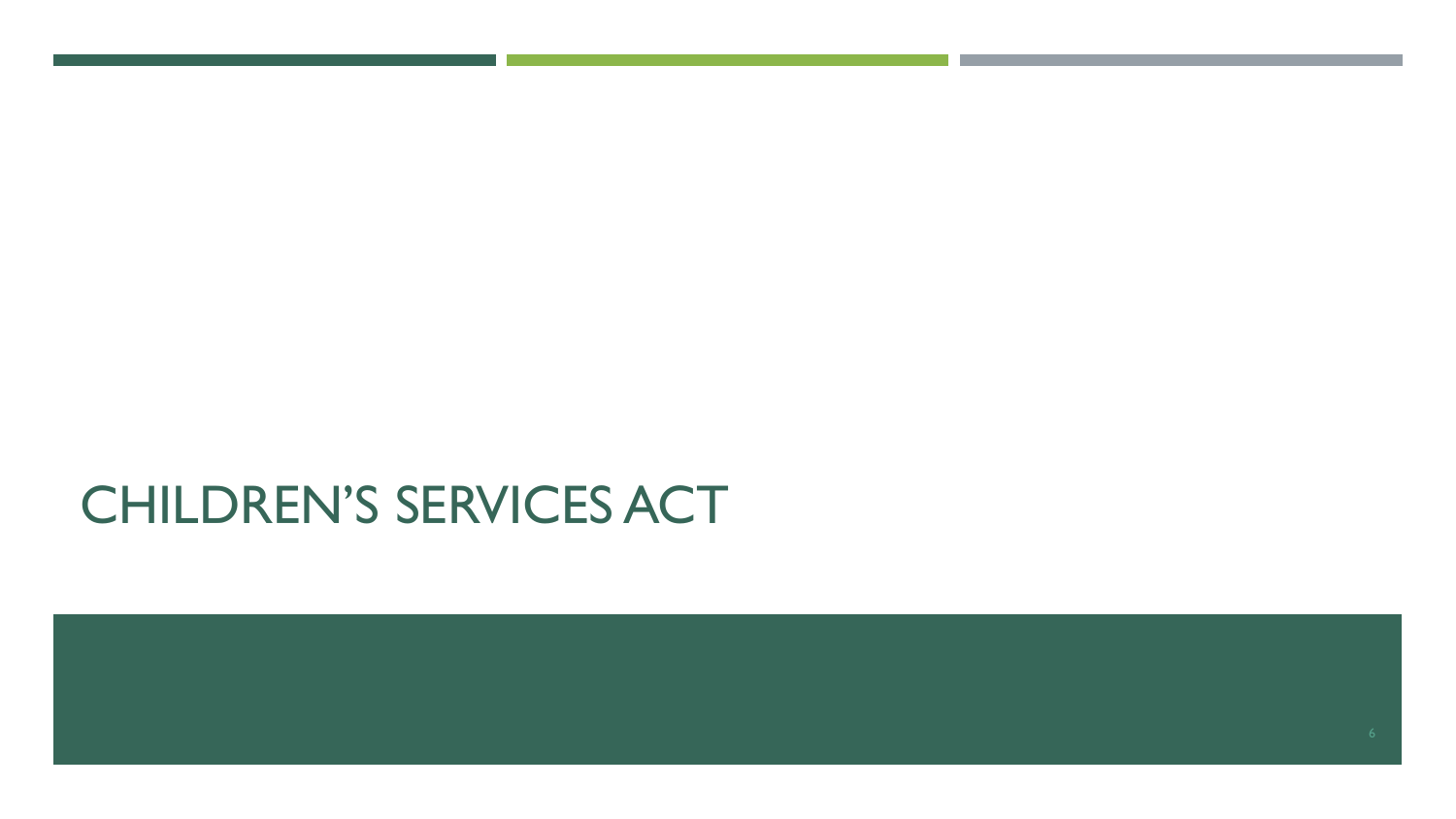#### CSA BILLS

- **HB 427** (Herring)/SB 435 (Barker) as introduced, would have required a parent serving on a FAPT/CPMT to be a caregiver of a child who had received child welfare, juvenile justice, special education, or behavioral health services; as amended, this provision is removed and both bills instead include enactment clauses directing the SEC to inventory current efforts to recruit and retain parent representatives and compile a list of best practices for including and elevating parent voices. SB 435 strikes existing language allowing parent representatives who are employed by a public or private program that receives CSA funds, or agencies represented on a FAPT team, to serve provided that they do not, as a part of their employment, interact directly on a regular and daily basis with children or supervise employees who interact directly on a regular basis with children. HB 427 revises this language to allow such parent representatives to serve if no other parent representative is available. *(HB 427 is on House floor; SB 435 has passed Senate)*
- **SB 356** (Stuart) would allow CSA funds to support students who transfer from private day placements to a public school special education program established and funded jointly by a local governing body and school division located within Planning District 16 when the public program is able to provide comparable services and the student would require placement in an approved private school special education program but for the availability of the public school special education program. (*This bill has been "carried over" (continued to 2023) in Senate Finance and Appropriations to allow the workgroup on private day placements created by 2021 legislation to complete its work this year.)*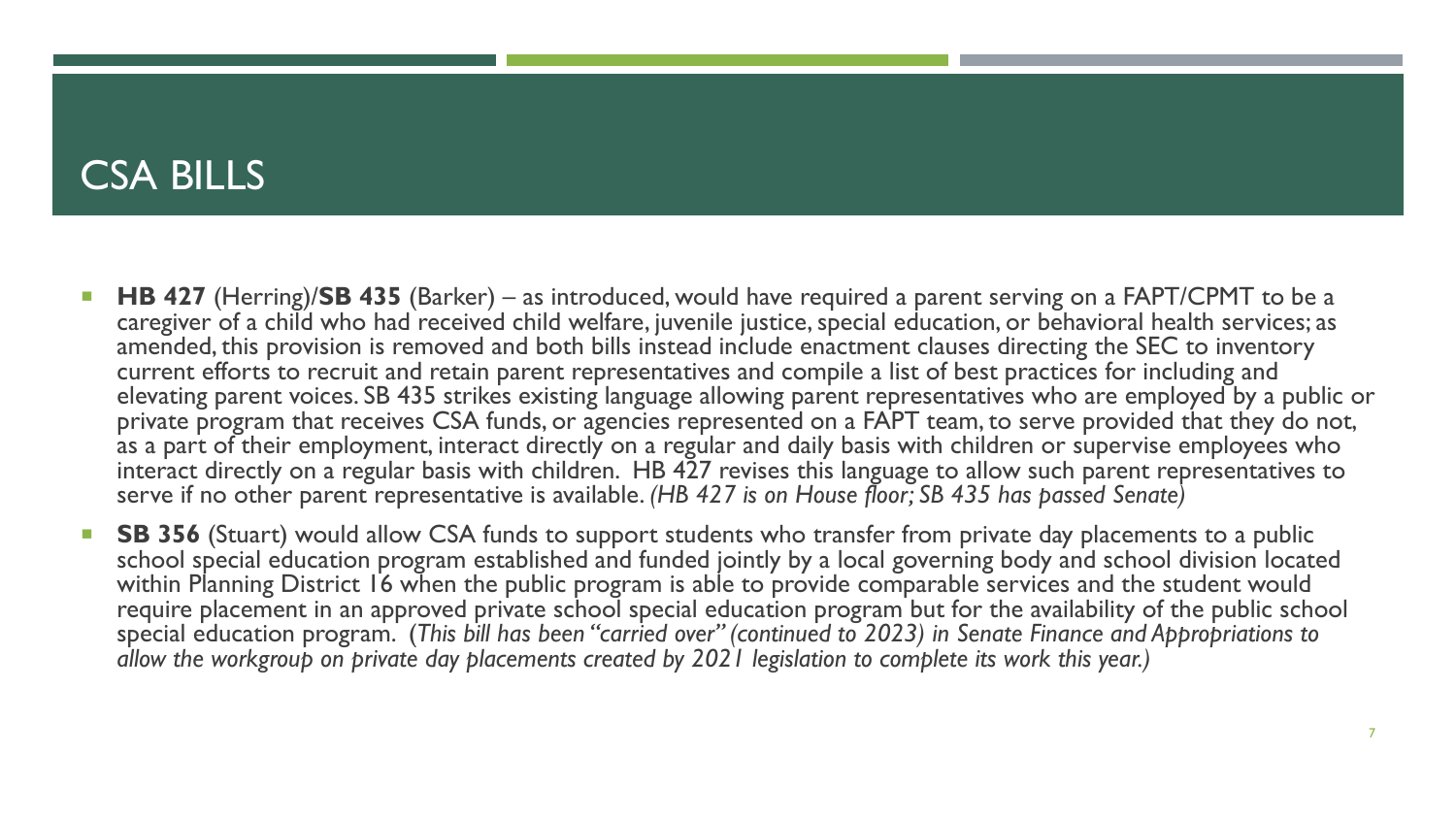## CSA-RELATED MEMBER BUDGET AMENDMENTS

- **Support: Item 284 #1h** (Plum)/**Item 285 #2s** (Hanger) funding for four regional consultants at OCS to support local CSA programs (request of VACo and VML to support recommendations of HB 2212 (2021) implementation workgroup)
- **Support: Item 284 #2h** (Plum)/**Item 284 #1s** (Hanger) additional state support for local administration of CSA programs (request of VACo and VML to support recommendations of implementation workgroup)
- **Oppose: Item 285 #1h** (Plum)/**Item 285 #1s** (Deeds)/**Item 285 #3s** (Ruff)/**Item 285 #4s** (Barker) removes \$100,000 General Funds (GF)/year and language directing rate setting for private day special education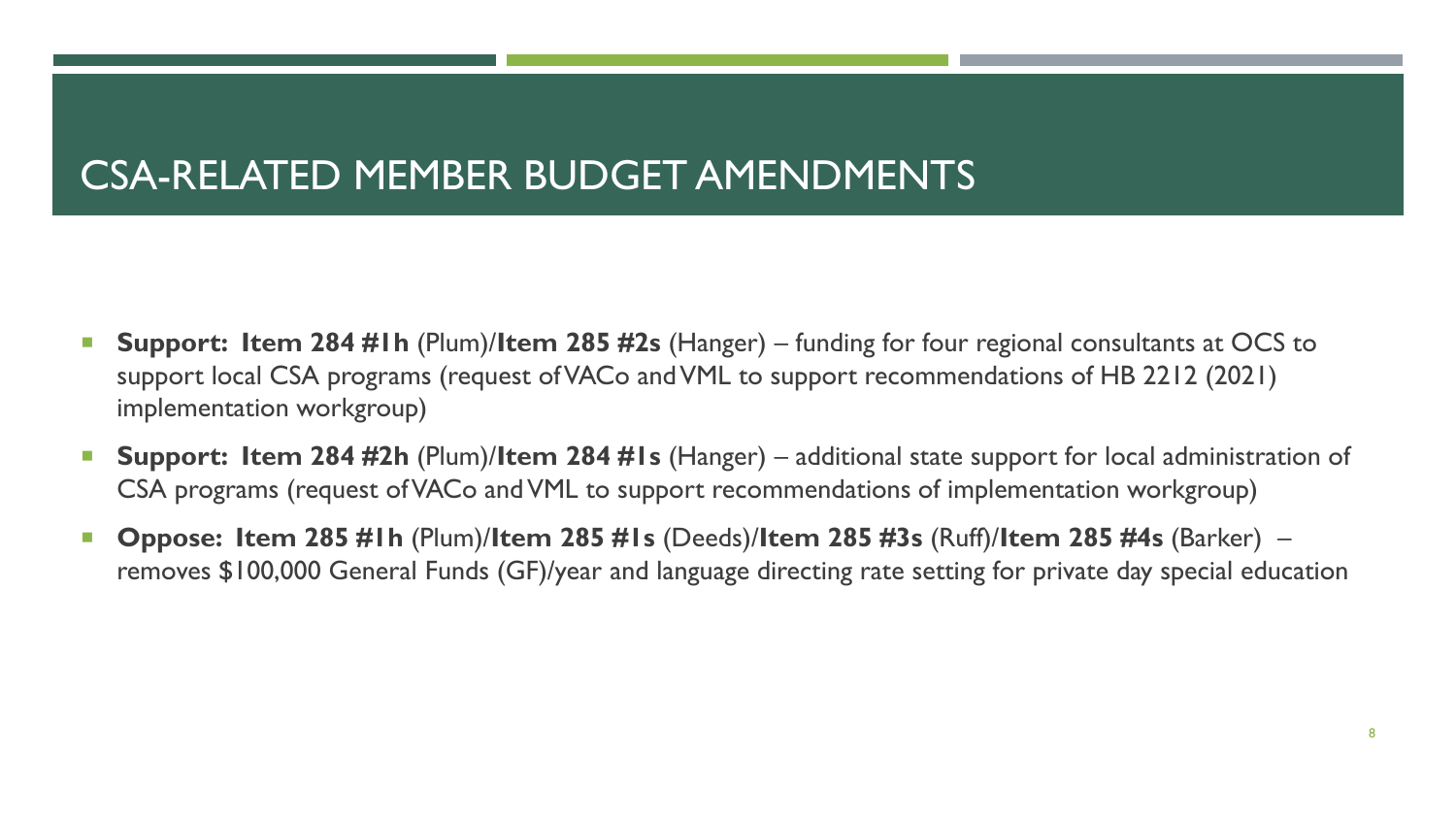## HEALTH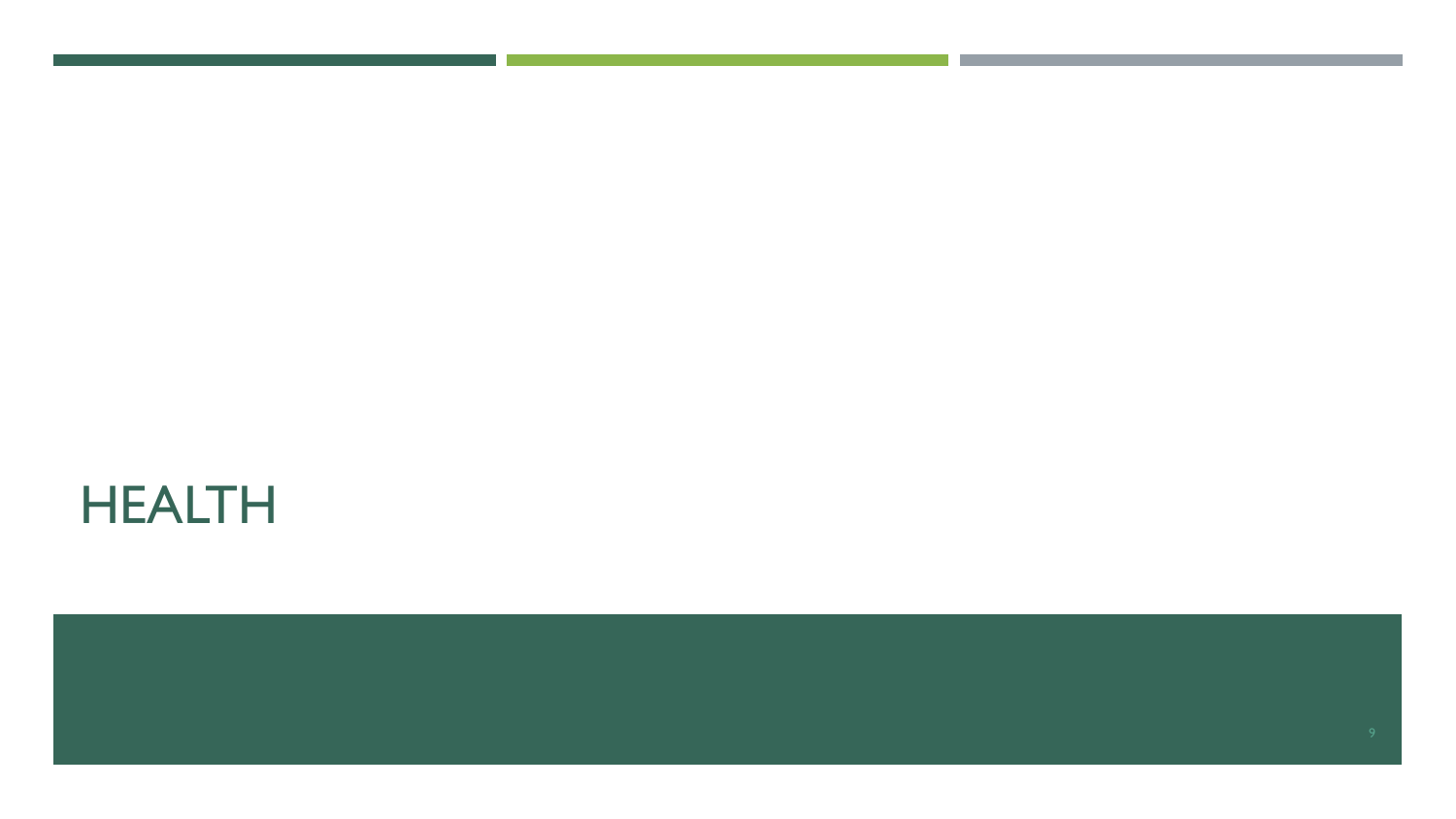## HEALTH-RELATED BILLS

- **HB 87** (Ware)/SJ 10 (Surovell) create a Joint Subcommittee to Study Pandemic Response and Preparedness in the Commonwealth. *(HB 87 has passed the House; SJ 10 has passed the Senate)*
- **HB 191** (Hodges) creates the position of Special Advisor to the Governor for Health Workforce Development and tasks the Special Advisor with coordinating efforts to expand the health workforce. The bill directs the Virginia Health Workforce Development Authority to work with an institution of higher education in the Commonwealth on efforts to develop the health workforce in the Commonwealth, and establishes the Virginia Health Workforce Development Fund, which will be used to support the Authority and to make grants to regional health workforce development initiatives. *(On House floor)*
- **HB 229** (Coyner) directs the Department of Health to collect and analyze information, including demographic data, regarding social determinants of health and the impact of social determinants of health on health risks and health outcomes of residents of the Commonwealth and make this information available to the public on its website. *(Passed House)*
- **SB 192** (Mason) allows a local health director to possess a master's or doctoral degree in the area of public health and three years of relevant experience, or be otherwise qualified for the position as determined by the Commissioner. Currently, a local health director must be a physician licensed to practice in the Commonwealth. The bill provides that if a local health director is not a physician and there is no licensed physician on staff, the local health director shall enter into a consulting agreement with a licensed physician to execute prescribing duties, consult on clinical matters, and perform all other duties as requested. *(Passed Senate)*
- **SJ 14** (Mason) directs the Joint Commission on Health Care to complete a two-year study of the Commonwealth's public health system and develop recommendations for its improvement. *(Passed Senate)*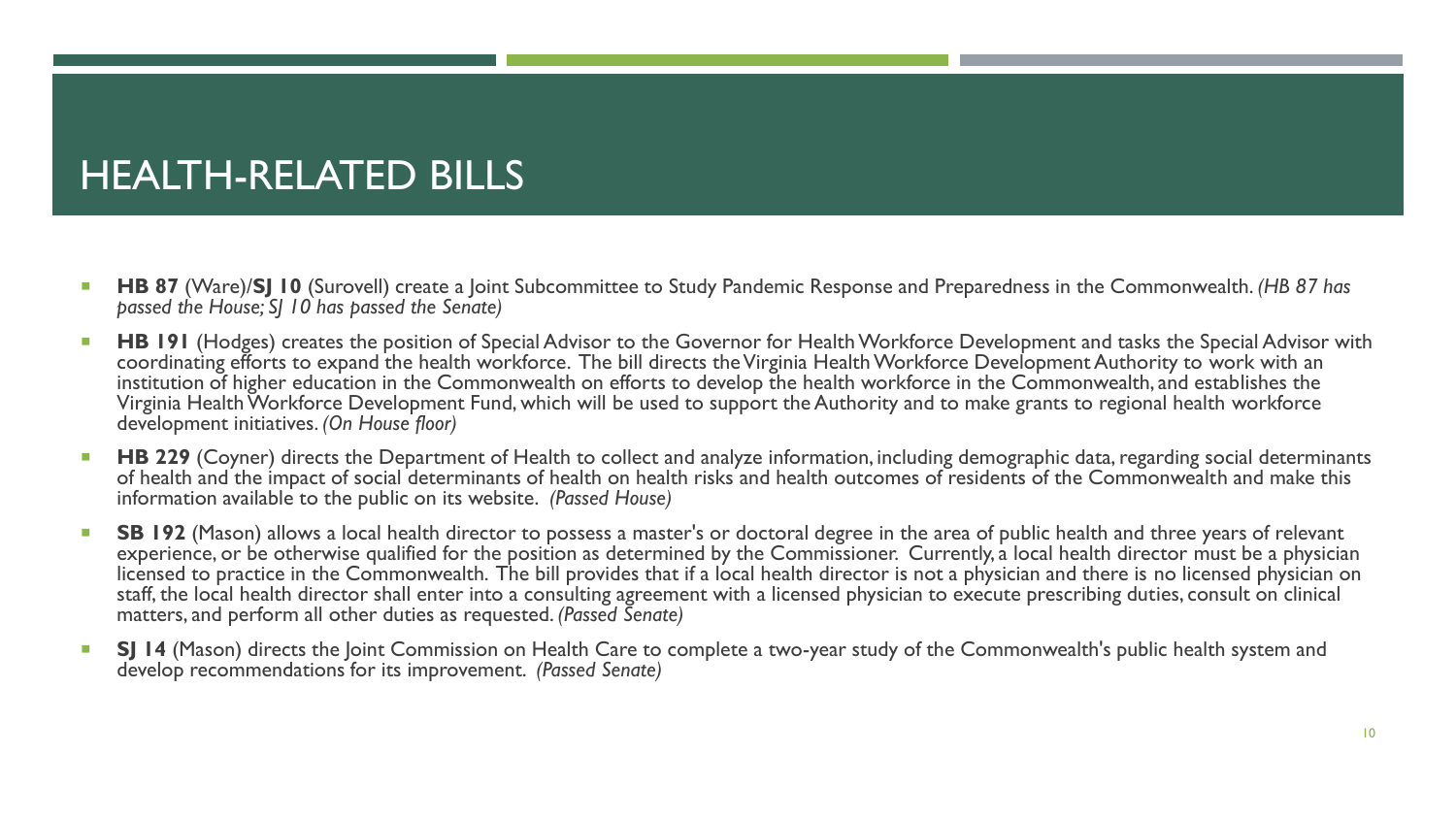## BUDGET ITEMS - INTRODUCED BUDGET

- **Provides \$2.8 million GF in FY 2023 and \$5.7 million GF in FY 2024 to fund the remaining two years of the three-year** phase-in of changes to local match rates for the cooperative local health budget for local health departments pursuant to budget language and legislation enacted in 2021.
- Provides \$1.1 million GF in FY 2023 and \$1.7 million GF in FY 2024 for additional comprehensive harm reduction programs.
- Includes \$878,435 GF/\$650,411 NGF in FY 2023 and \$892,559 GF/\$661,967 NGF in FY 2024 for rent increases for local health departments.
- **Provides \$800,00 GF in FY 2023 and \$300,000 GF in FY 2024 for the Virginia Health Workforce Development Authority.** The first year funding includes \$500,000 for a workgroup to study primary care workforce issues and potential solutions, including loan forgiveness programs.
- Replaces \$1 million in Temporary Assistance to Needy Families (TANF) funding with a like amount of GF in order to continue support for the Resource Mothers program, which assists pregnant and parenting teens with care coordination and home visiting.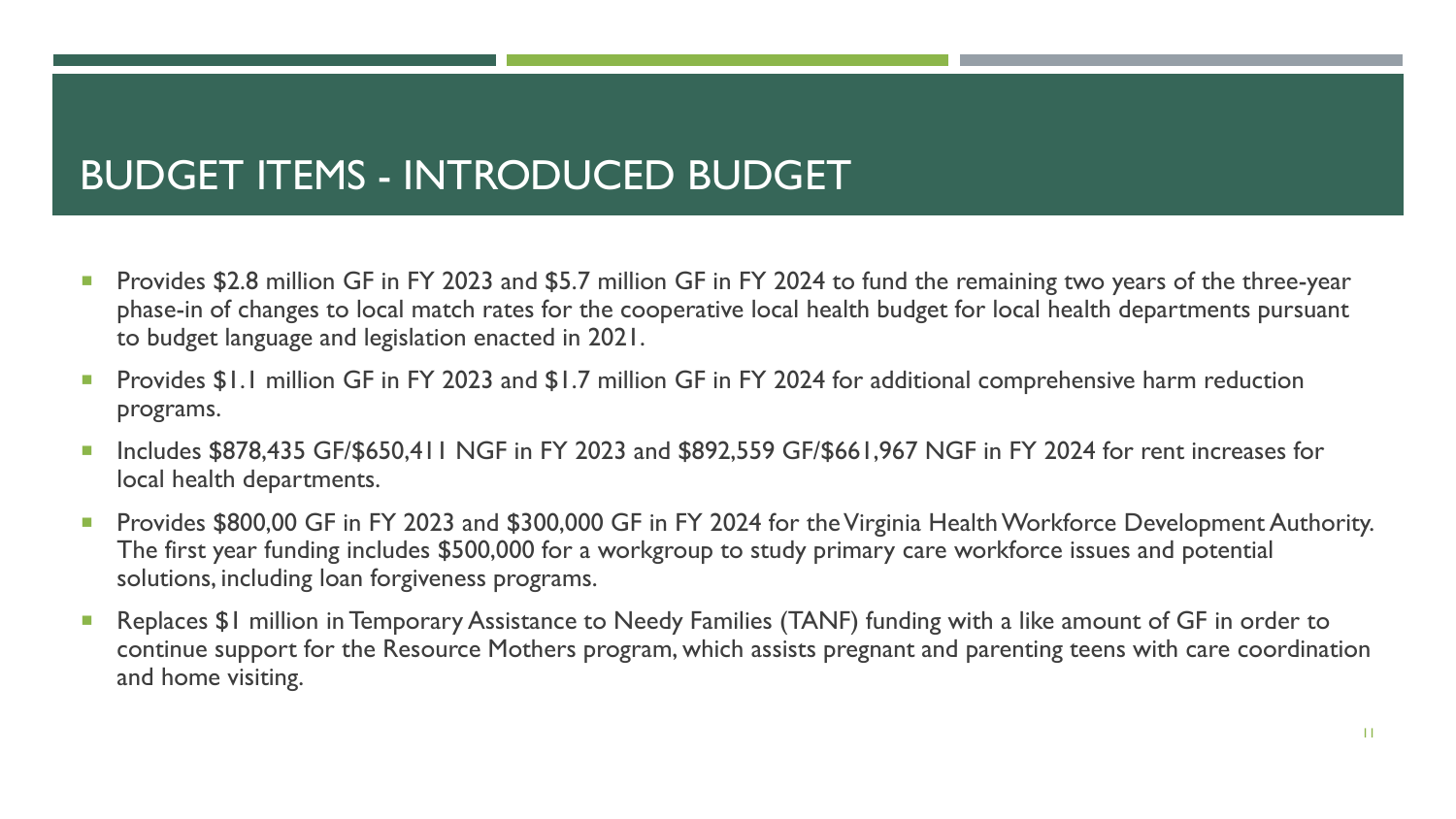## BEHAVIORAL HEALTH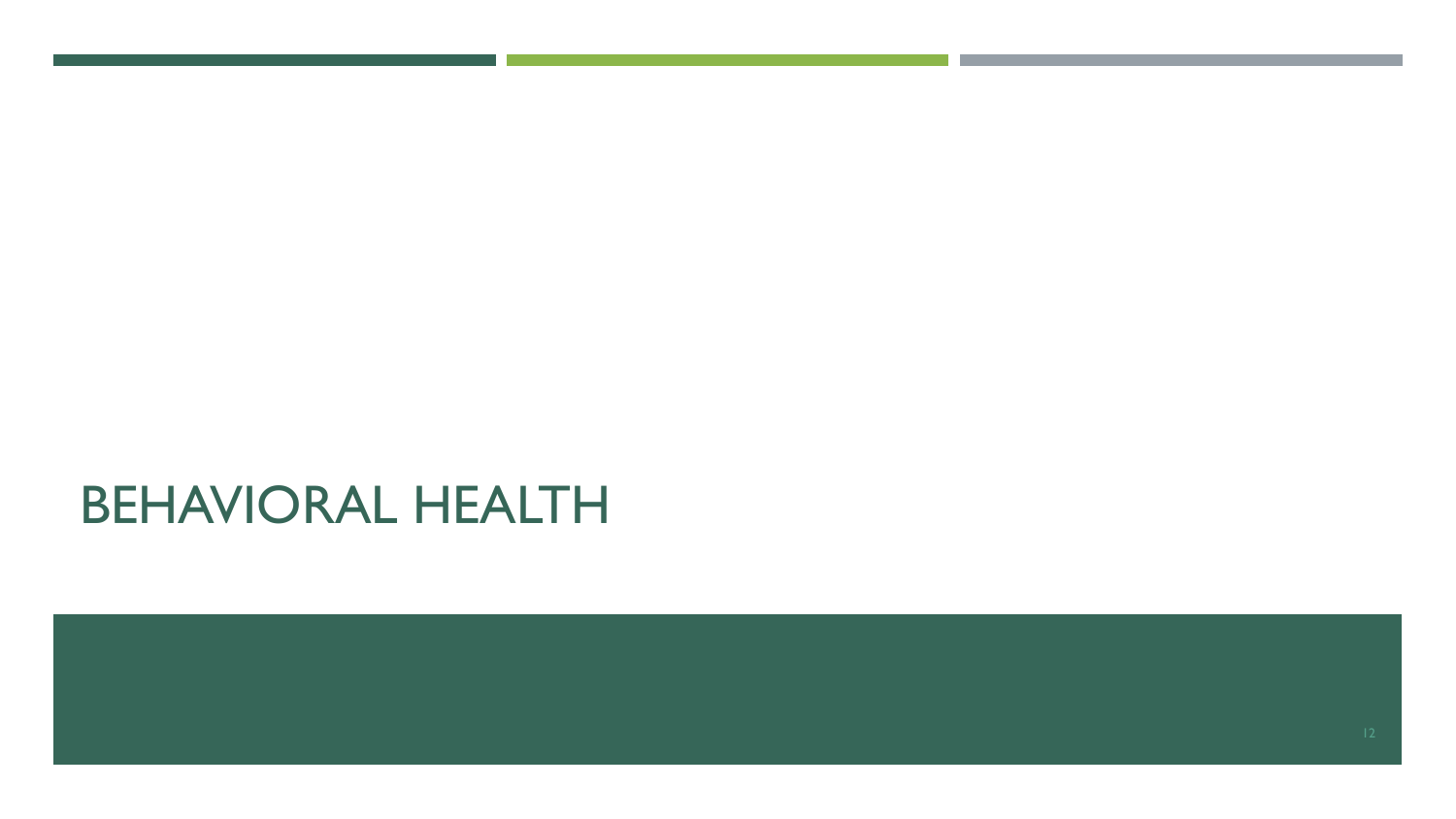#### KEY LEGISLATION – BEHAVIORAL HEALTH

- **HB 105** (Rasoul) directs the Department of General Services, in cooperation with the Department of Behavioral Health and Developmental Services, to study the feasibility of transforming Catawba Hospital into a facility at which a continuum of substance abuse treatment and recovery services, including long-term, short-term, acute, and outpatient services, is provided in addition to the array of behavioral health and other services currently provided. *(On House floor)*
- **HB 679** (Hope)/SB 300 (Deeds) eliminates the provisions in current law barring a provider of treatment for persons with opiate addiction through the use of (i) methadone or (ii) opioid replacements other than opioid replacements approved for the treatment of opioid addiction by the U.S. Food and Drug Administration from being located within one-half mile of a public or private licensed day care center or a public or private K-12 school. *(HB 679 has passed the House; SB 300 has passed the Senate)*
- **HB 1191** (Ransone) a substitute introduced and accepted in subcommittee this morning would delay implementation of the Marcus Alert system (changes include one year delay for localities greater than 40,000 pop; two years for smaller than 40,000 pop). SB 361 (Stuart), as passed by the Senate, allows localities with populations of 40,000 or less to opt out, but all localities must still develop local protocols to divert calls from the 9- 1-1 dispatch and response system to a crisis call center for risk assessment and engagement, including assessment for mobile crisis or community care team dispatch if available. *(HB 1191 is in subcommittee; SB 361 has passed the Senate)*
- **HB 1341** (Brewer), as amended in House Courts, provided that every community services board must, upon notification by a local correctional facility that an individual committed to the local correctional facility has been determined to have severe mental illness, arrange for the admission of such individual to a mental health facility for treatment, with admission of an individual required within 72 hours of receipt of notification of the need for admission. *(Tabled in House Appropriations with a letter to the Behavioral Health Commission)*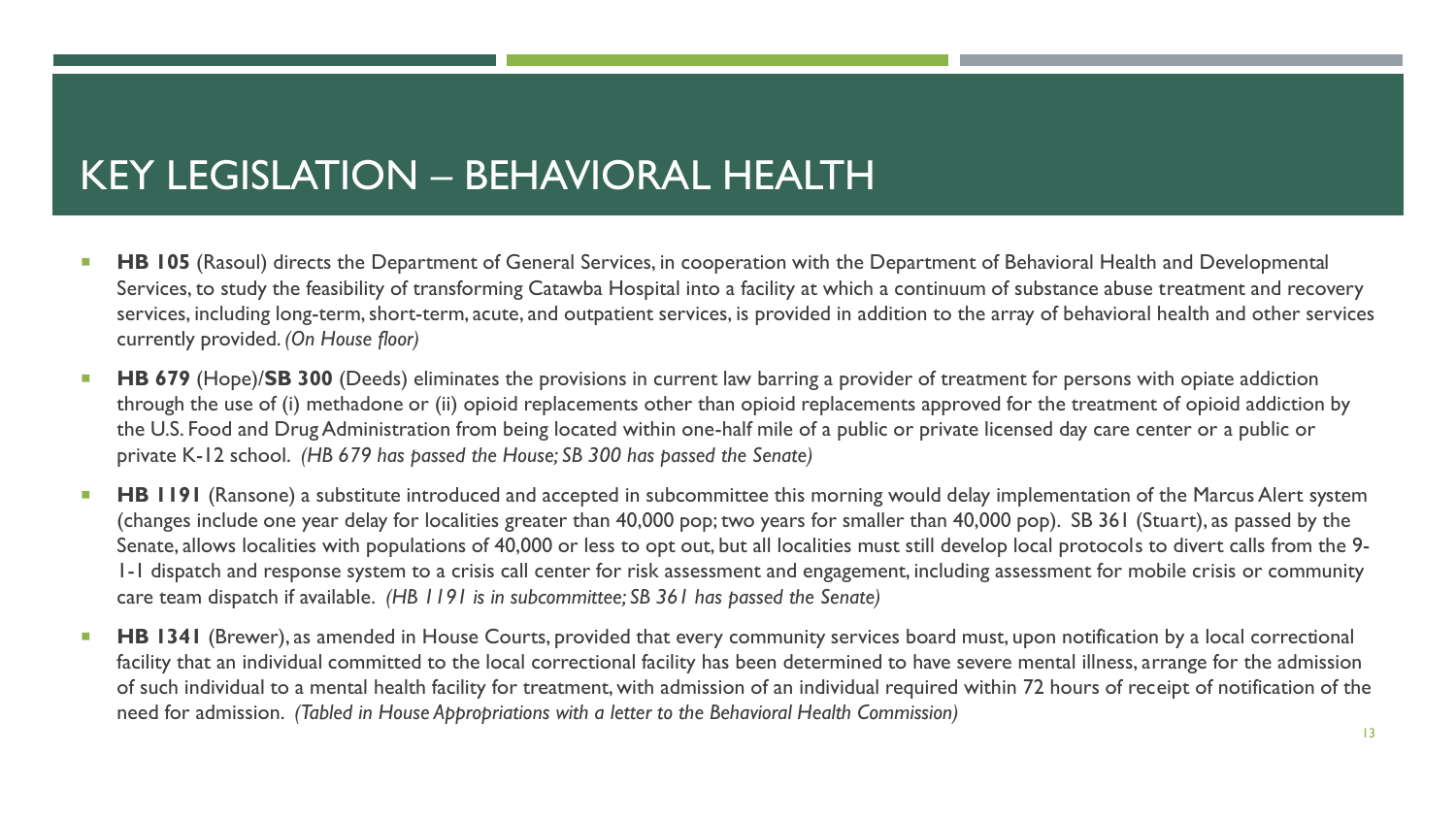### KEY LEGISLATION – BEHAVIORAL HEALTH (CONTINUED)

- **SB 429** (Dunnavant) requires DBHDS to develop or obtain a mental health mobile application for suicide prevention and the provision of educational materials related to suicide prevention. The bill also requires the Department of State Police to develop or obtain a public safety mobile application that is capable of receiving text, audio, images, and video to submit confidential tips concerning a suspected, anticipated, or completed criminal violation, including bullying and threats of school violence. *(On Senate floor)*
- **SB 434** (Barker) requires the State Corporation Commission's Bureau of Insurance to collect certain comparative analyses from health carriers related to mental health parity and to include such analyses in a report that describes the methodology the Bureau used to verify compliance with the federal Mental Health Parity and Addiction Equity Act of 2008 and any related federal regulations or guidance. *(Passed Senate)*
- **SB 714** (Deeds) directs the Department of Behavioral Health and Developmental Services to implement a voluntary mental health check-in option as part of the comprehensive crisis system and to report by November 1, 2022, to the Governor and the Chairmen of the House Committees on Appropriations and Health, Welfare and Institutions and the Senate Committees on Education and Health and Finance and Appropriations regarding its progress in implementing such program. *(In Senate Finance and Appropriations)*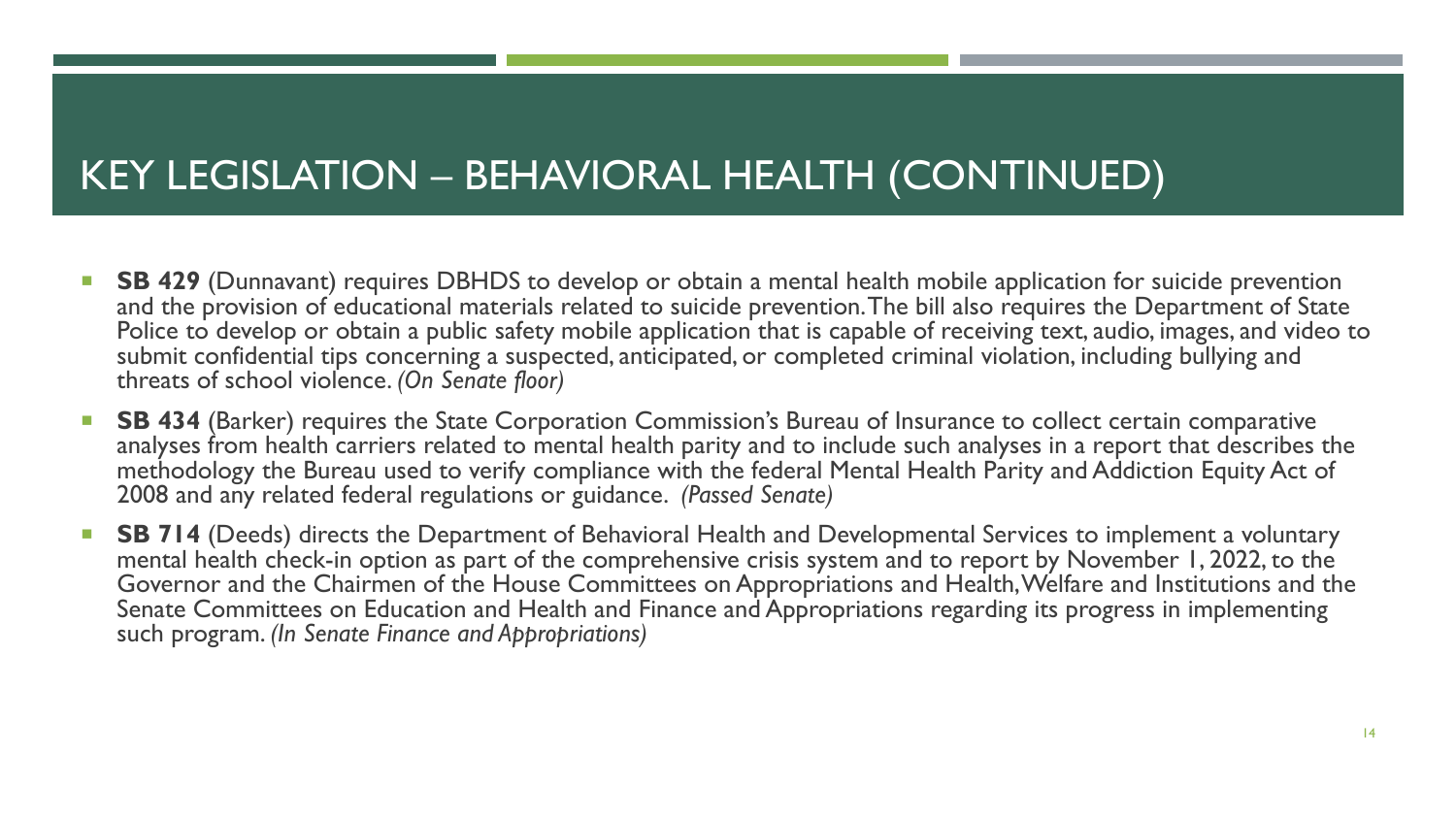## KEY LEGISLATION – BEHAVIORAL HEALTH (CONTINUED)

- **HB 1147** (Bell) provides that if the facility indicated on a temporary detention order is a state facility, no bed for the person detained or in custody pursuant to the temporary detention order is immediately available at such state facility, and an employee or designee of such state facility is available to take custody of such person, an employee or designee of the state facility may assume custody of the person and transport the person to the state facility or to an alternative facility of temporary detention. *(In House Courts)*
- **SB 202** (Newman) directs the Secretary of Health and Human Resources and the Secretary of Public Safety and Homeland Security to study options to increase the use of alternative custody arrangements for individuals who are subject to an emergency custody or temporary detention order. *(Passed Senate)*
- **SB 268** (Favola) directs the magistrate or court issuing an emergency custody order to consider all options for alternative transportation in determining a transportation provider. Allows an employee or contractor of DBHDS to be an alternative transportation provider. Allows law enforcement to transfer custody to the alternative transportation provider upon execution of an ECO or TDO. Allows an employee/designee of a state facility to take custody as in HB 1147. Directs DBHDS to amend its existing contract for alternative transportation or enter into new contracts to ensure sufficient availability of alternative transportation providers. *(On Senate floor)*
- **SB 593** (Newman) provides that auxiliary police officers may execute emergency custody orders and provide transportation for a person subject to an emergency custody or temporary detention order; includes provisions regarding transfer of custody as in SB 268. *(On Senate floor)*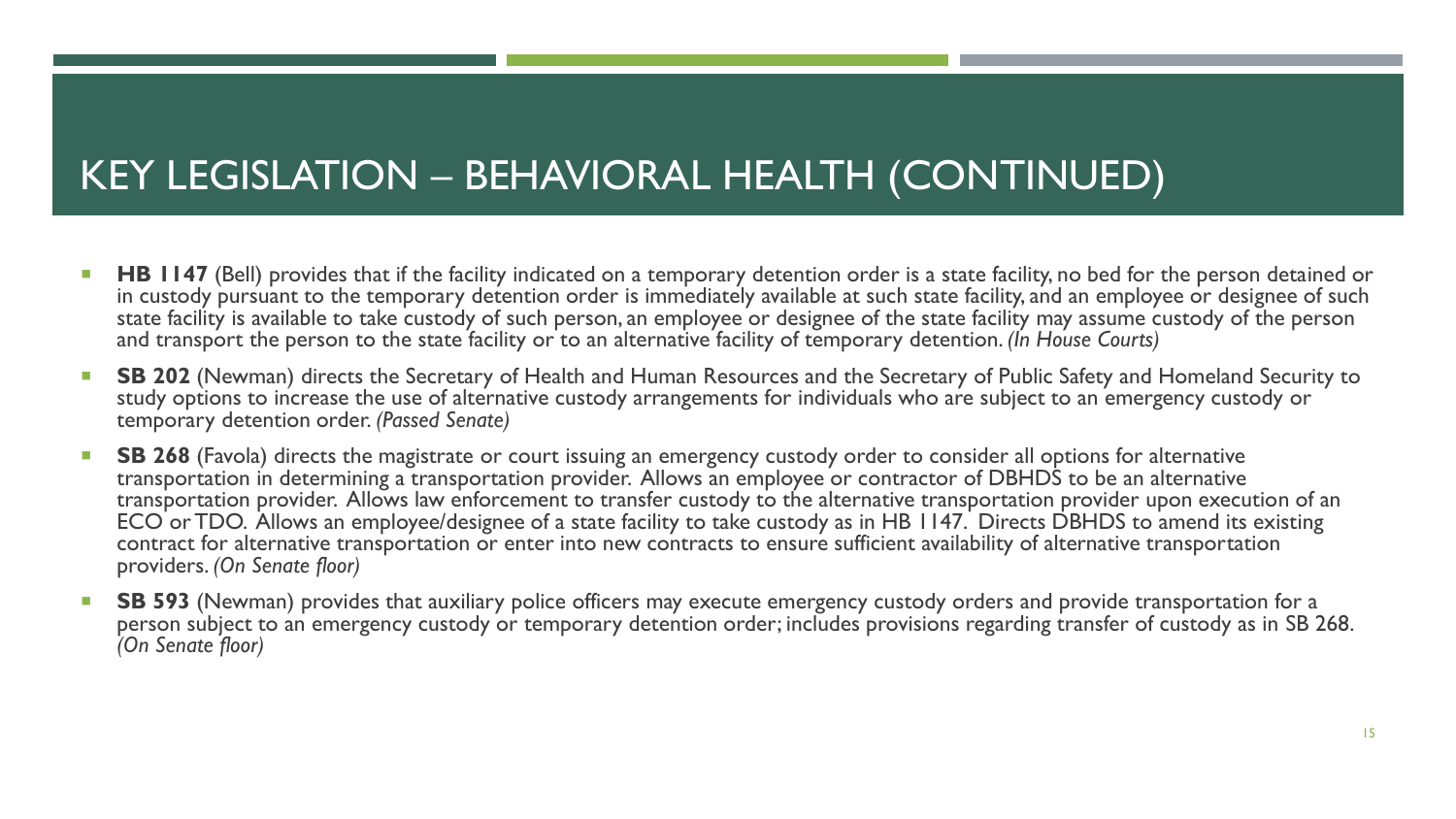## INTRODUCED BUDGET – BEHAVIORAL HEALTH

- Provides \$2 million GF in FY 2022 for the operations of crisis assessment centers that have converted into crisis receiving center (which offer a broader array of services).
- Provides \$4.2 million GF in FY 2022 for overtime costs at state hospitals.

.

- Uses \$9 million GF in FY 2022 in one-time funds to continue temporary staffing contracts to address staffing shortages at state behavioral health facilities.
- Provides \$3 million GF in FY 2023 for a contract with the Virginia Health Care Foundation for a pilot project to remove barriers to the mental health workforce, including the payment of supervision costs for individuals seeking degrees in social work or counseling.
- Provides \$1.9 million GF per year for the remaining costs of the contract for alternative transportation of individuals under a Temporary Detention Order to ensure 24/7 coverage statewide.
- Directs the Department of Behavioral Health and Developmental Services, in consultation with affected stakeholders, to create a plan to provide alternative custody options for individuals under temporary detention orders to reduce the length of time law enforcement is involved and improve patient outcomes. The plan is due by September 1, 2022. Sets aside \$3.4 million GF in FY 2024 to implement the plan's recommendations.
- Provides \$1 million GF per year to expand a pilot program providing transportation for individuals returning from state facilities to their homes.
- Provides \$3.7 million GF in FY 2023 and \$3.3 million GF in FY 2024 for discharge assistance planning (funding in the first year includes the costs of a contract to study and implement rates for services provided with these funds, as well as the costs of information technology for tracking these funds).
- **Provides \$1 million GF per year for regional dementia behavioral specialists to provide training and consultative services and support.**
- Provides \$1.65 million GF in FY 2024 to continue a pilot program for individuals with dementia who may otherwise be admitted to a state facility (the pilot program is funded through American Rescue Plan Act State Fiscal Recovery Fund dollars in FY 2023).
- Provides \$2.9 million GF per year to support the Virginia Mental Health Access Program, which expands access to mental health services for children.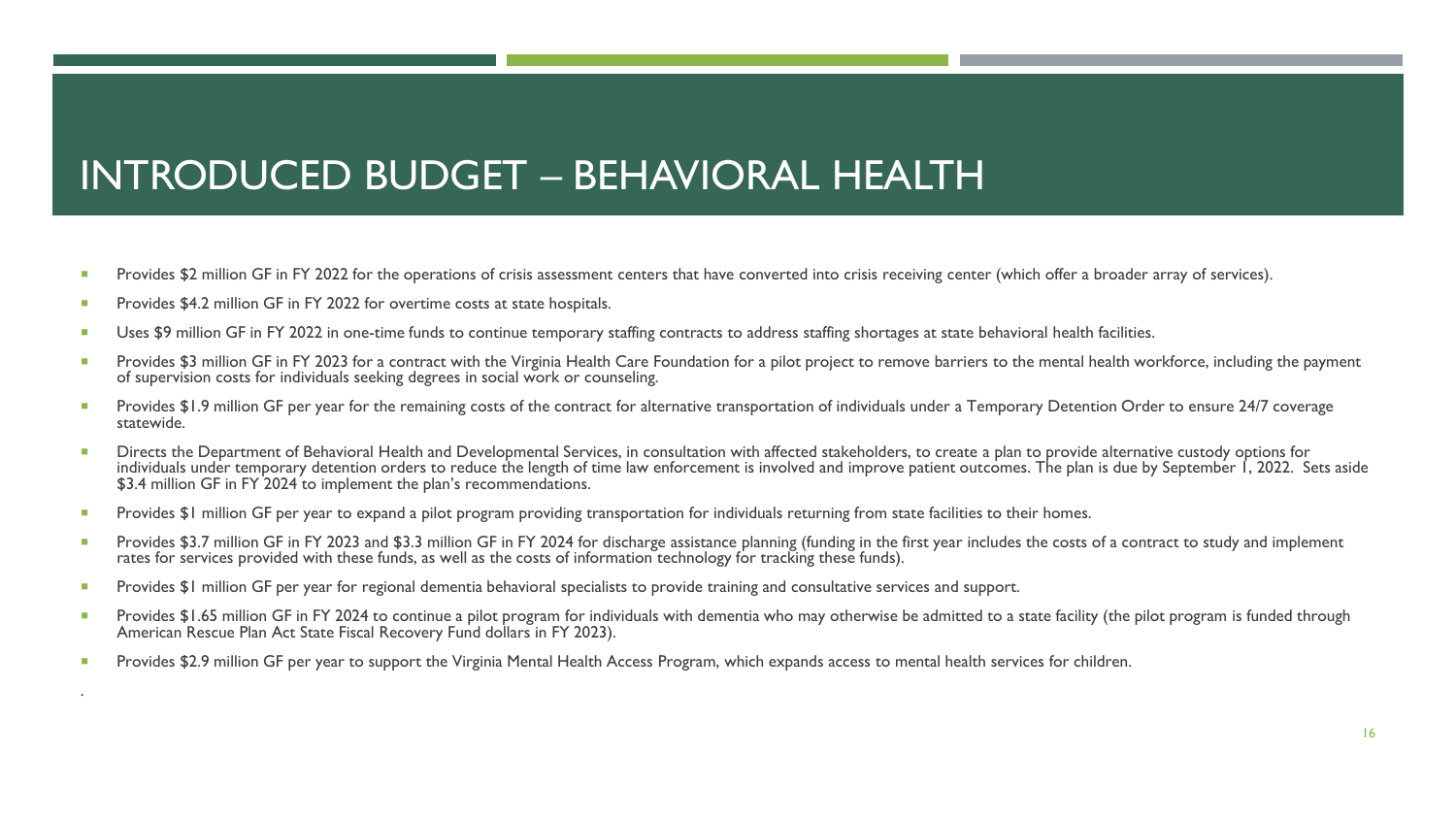## INTRODUCED BUDGET – BEHAVIORAL HEALTH (CONTINUED)

- Provides \$11.25 million GF in FY 2023 and \$19.1 million GF in FY 2024 for permanent supportive housing (\$2.5 million per year of this funding is set aside for individuals with serious mental illness residing in Northern Virginia).
- Provides \$1.7 million GF in FY 2023 and \$1.8 million GF in FY 2024 for additional permanent supportive housing for pregnant/parenting women with substance use disorders.
- Provides \$1.1 million GF in FY 2023 and \$2.7 million GF in FY 2024 for the state rental assistance program for individuals with intellectual or developmental disabilities.
- Provides \$2 million GF in FY 2023 and \$22 million GF in FY 2024 for crisis services, including support for the expansion of Crisis Intervention Team Assessment Centers or Crisis Stabilization Units into 23-hour crisis receiving or observation centers. \$20 million in ARPA Fiscal Recovery Funds supports these efforts in FY 2023.
- Appropriates \$1.7 million per year from the Crisis Call Center Fund (generated by a surcharge on wireless service charges enacted in 2021) for costs associated with the establishment and operation of the 988 Crisis Call Center. In addition to serving as the National Suicide Prevention Lifeline (988 will be the new federally-designated number to reach these resources, effective in July 2022), the call center is envisioned to be a key element of the Marcus Alert system for resolution of low-acuity calls for service and an avenue for access to behavioral health supports in times of crisis.
- **Provides \$3 million GF per year to continue the phased implementation of the Marcus Alert system (each local or regional implementation area will receive \$600,000 per year).**
- Funds the remaining three services in STEP-VA, as well as funds for local infrastructure and regional management (\$22.2 million GF in FY 2023 and \$28.3 million GF in FY 2024 and \$4.7 million NGF in FY 2023 and \$7.5 million NGF in FY 2024 from 988 call center funding).
- **Provides \$650,000 GF per year to expand and provide additional support to existing mental health dockets.**
- Funds a comprehensive study of the state and local behavioral health care systems with \$1 million GF in FY 2023. Sets aside \$100 million in FY 2024 to fund the study's recommendations.
- **Provides \$5 million GF in FY 2024 for substance use disorder-specific training of the intellectual disability and developmental disability provider workforce, the development and** implementation of substance use disorder services specific to transition-age youth (up to age 25), and additional substance use disorder services related to the COVID-19 pandemic. Funding in the first year is provided through American Rescue Plan Act State Fiscal Recovery Fund dollars.
- Provides \$2.2 million GF per year for grants to members of the Virginia Association of Recovery Residences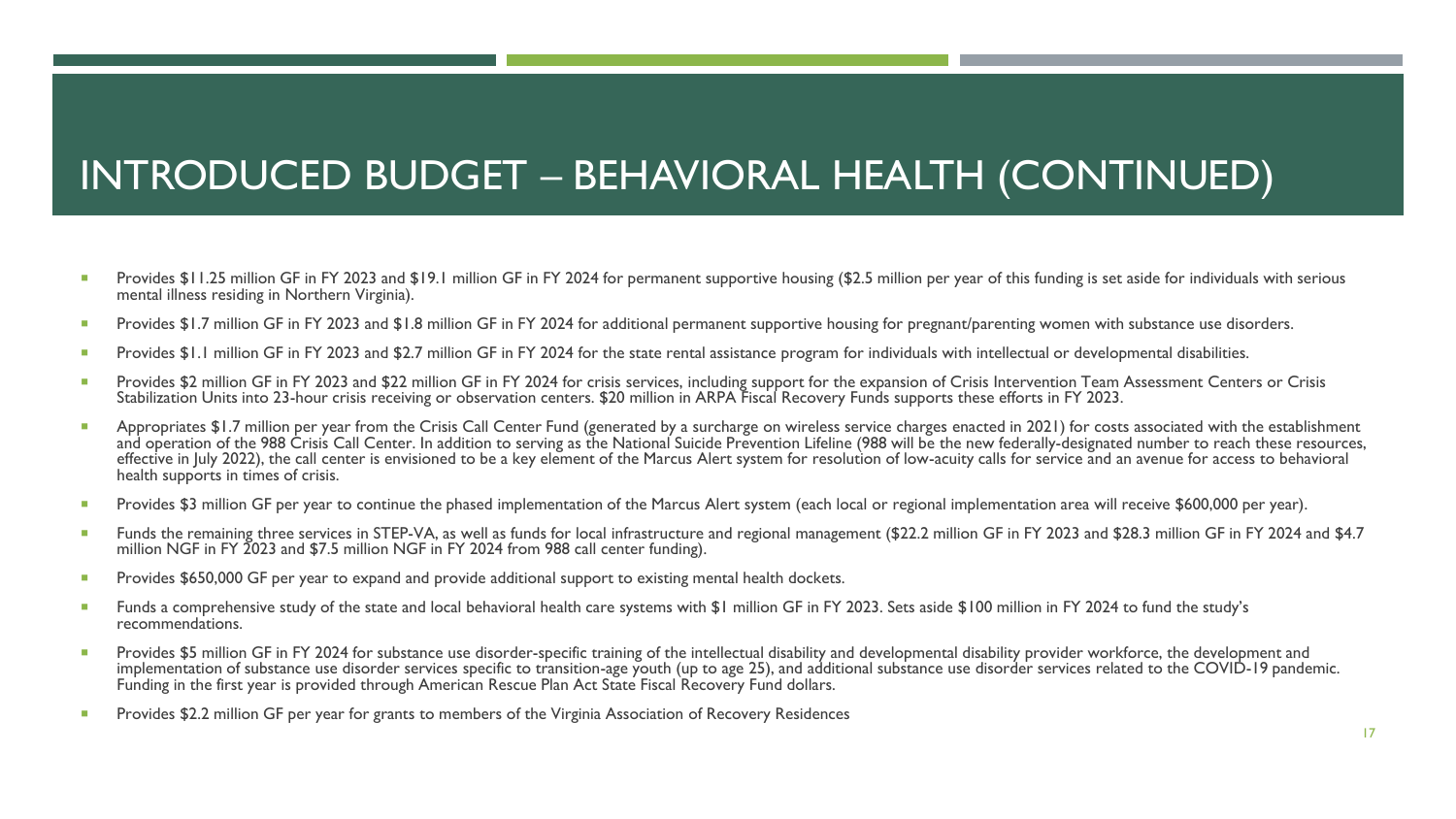## KEY MEMBER BUDGET AMENDMENTS – BEHAVIORAL HEALTH

- **Item 313 #1h** (Sickles)/**Item 313 #1s** (Hanger)/**Item 313 #4s** (Deeds) provide \$167.5 million GF per year for workforce development initiatives for Community Services Boards.
- **Item 313 #2h** (Sickles)/**Item 313 #2s** (Barker) provide \$2.9 million GF each year in additional funding for Part C Early Intervention services.
- **Iffem 313 #5s** (Favola) provides \$9.3 million GF each year to implement Marcus Alert system programs and community care teams for CSBs located in Region 2.
- **Item 313 #7s** (Ebbin) provides \$11 million GF in FY 2024 to expand Crisis Intervention Team Assessment Centers or Crisis Stabilization Units into crisis receiving centers. **Item 486 #23s** (Ebbin) is intended to provide an additional \$11 million in ARPA funding for this purpose in FY 2023.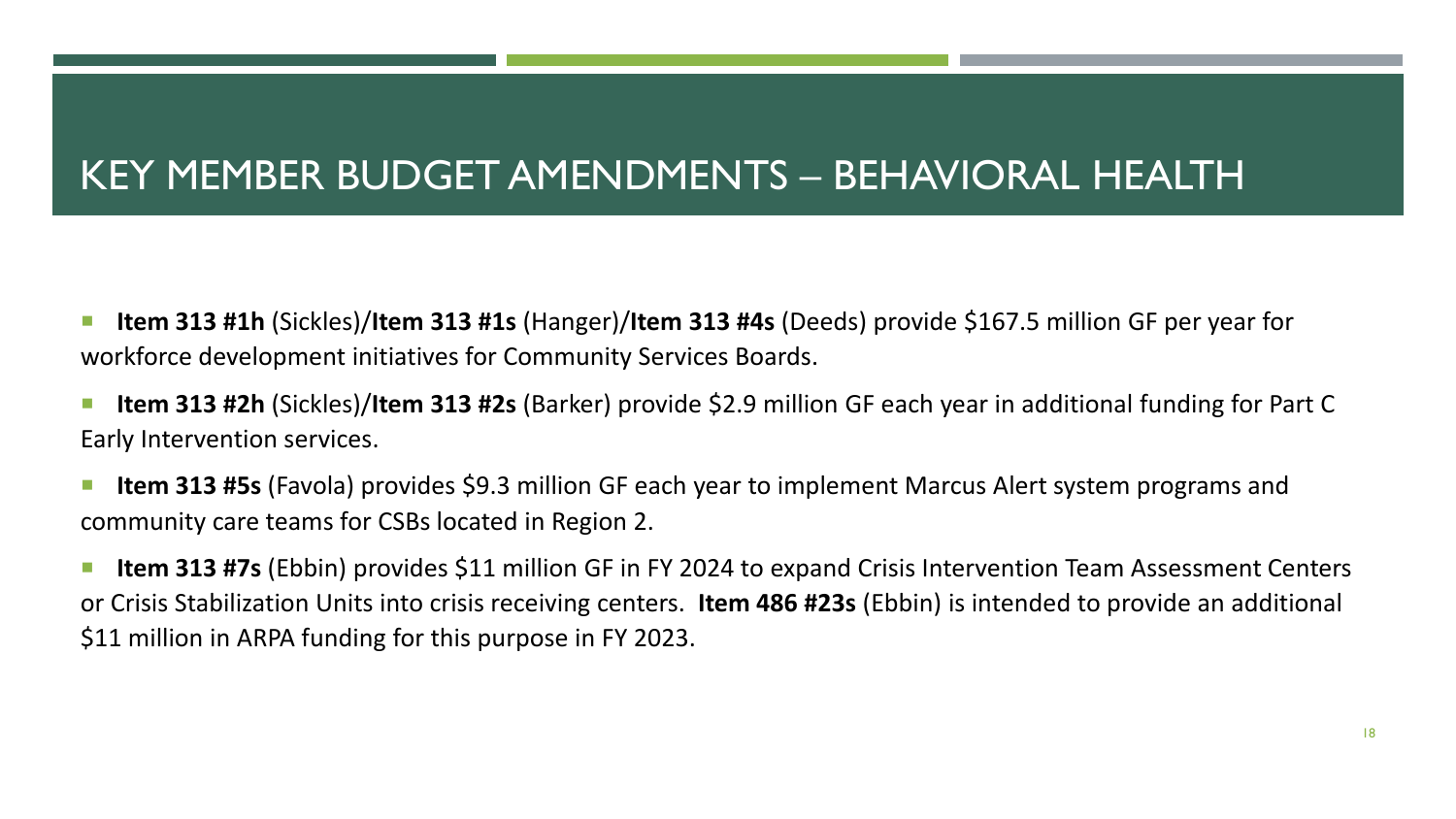# SOCIAL SERVICES

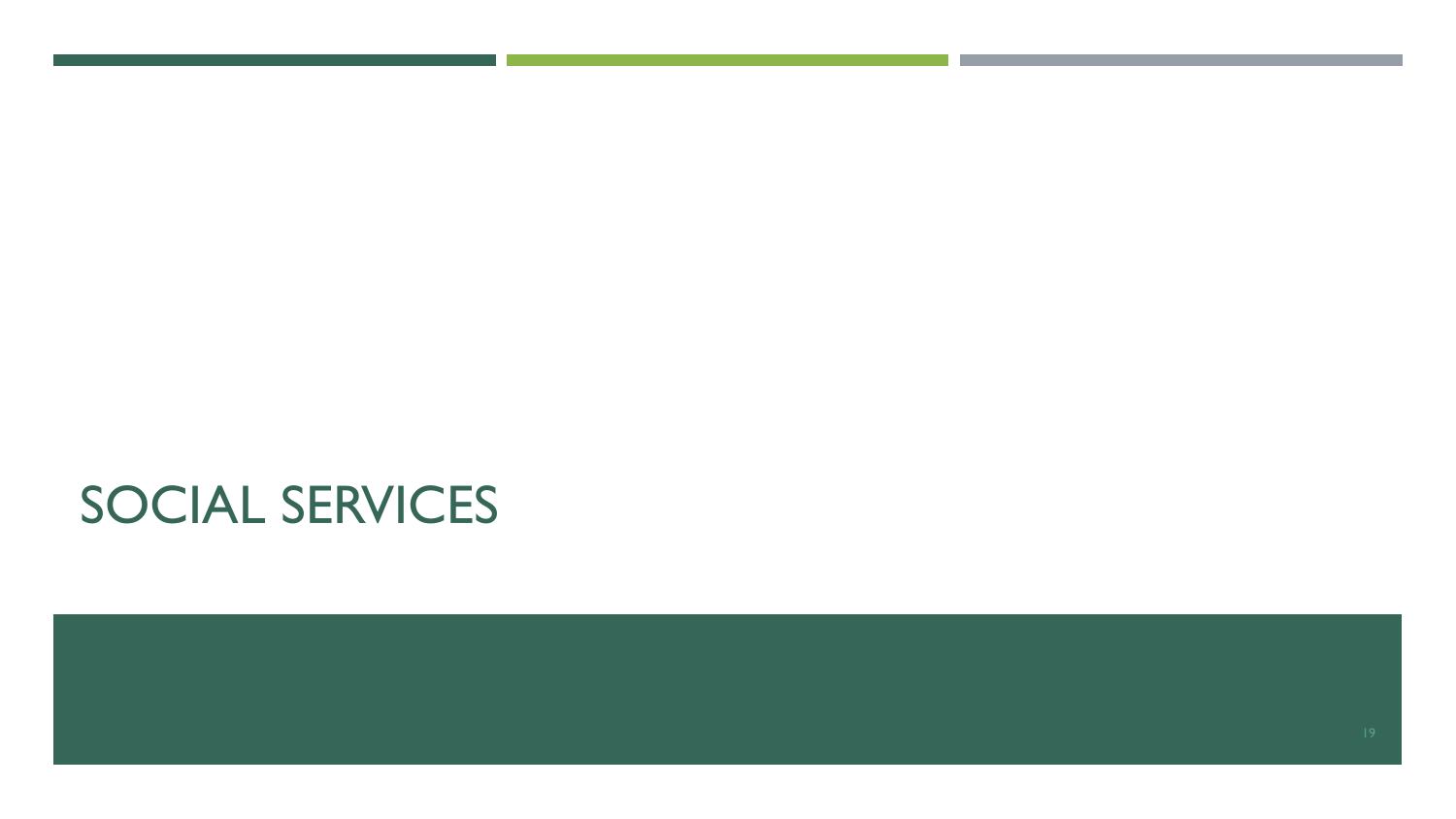## KEY LEGISLATION – SOCIAL SERVICES

- HB 349 (Tata) requires local departments to provide housing support for a period of no more than six months to a youth between 18 and 21 who turns 18 while in foster care, or who turns 18 while in the custody of the Department of Juvenile Justice (if the youth was in the custody of a local department immediately prior to commitment to the Department of Juvenile Justice), is transitioning from such commitment to self-sufficiency, and declines to participate in the Fostering Futures program. *(Passed House)*
- **HB 653** (Wampler) directs the Department of Social Services to establish and implement a collaborative local board placement program to increase kinship placements and the number of locally approved foster homes; the program must require local boards to work collaboratively to i) facilitate approval of kinship foster parents through engagement, assessment, and training and expand the pool of available foster homes. *(Passed House)*
- HB 716 (Gooditis) requires local boards of social services, upon receiving a request from a child's relative to become a kinship foster parent, to provide the relative with materials regarding how to become a kinship foster parent within 15 days. If a relative's application is denied, the local board must provide information regarding the reasons for denial as well as information regarding how to file an appeal. The bill allows relatives to file an appeal regarding such decisions with the Commissioner of Social Services. **SB 307** (Mason) is similar. *(HB 716 is on the House floor; SB 307 has passed the Senate)*
- **HB 733** (Bell)/**SB 316** (Marsden) are Commission on Youth recommendations and allows for certain limited information sharing between local departments of social services and the staff of (i) a court services unit, (ii) the Department of Juvenile Justice, (iii) a local community services board, or (iv) the Department of Behavioral Health and Developmental Services who are providing treatment, services, or care for a child, for a purpose relevant to the provision of the treatment, services, or care when the local agencies have entered into a formal agreement with the Department of Juvenile Justice to provide coordinated services to such children. *(HB 733 has passed House; SB 316 has passed Senate)*
- **HB 1270** (Sickles) directs the Department of Social Services to submit a waiver request to the U.S. Department of Agriculture to allow individuals in the custody of state or local correctional facilities in to apply for SNAP benefits prior to release from custody. The Department is directed to implement a process for these applications upon approval of such waiver. *(On House floor)*
- SB 56 (Favola) establishes a Foster Care Prevention Program that would enable the provision of payments to a relative who has custody of a child pursuant to a court order when the child's parent or guardian voluntarily placed the child with the relative, and when the placement with the relative averted the local department's likely petition to remove the child from the parent or guardian's home due to an imminent risk of child abuse or neglect. The bill directs the Board of Social Services to promulgate regulations to implement the bill, which may include provisions governing how payments are prioritized based on available funding. Payments to the relative would be made pursuant to an agreement with the local department and the Department of Social Services. *(Passed Senate)*
- SB 396 (Edwards) provides that the court has the authority to review and approve or deny a foster care plan filed by a local board of social services. The bill requires a foster care plan to assess the stability of proposed placements, the services provided or plans for services to be provided to address placement instability, and a description of other placements that were considered for the child. The bill codifies the factors to be considered when determining the best interests of a child for the purposes of developing foster care plans. *(Passed Senate)*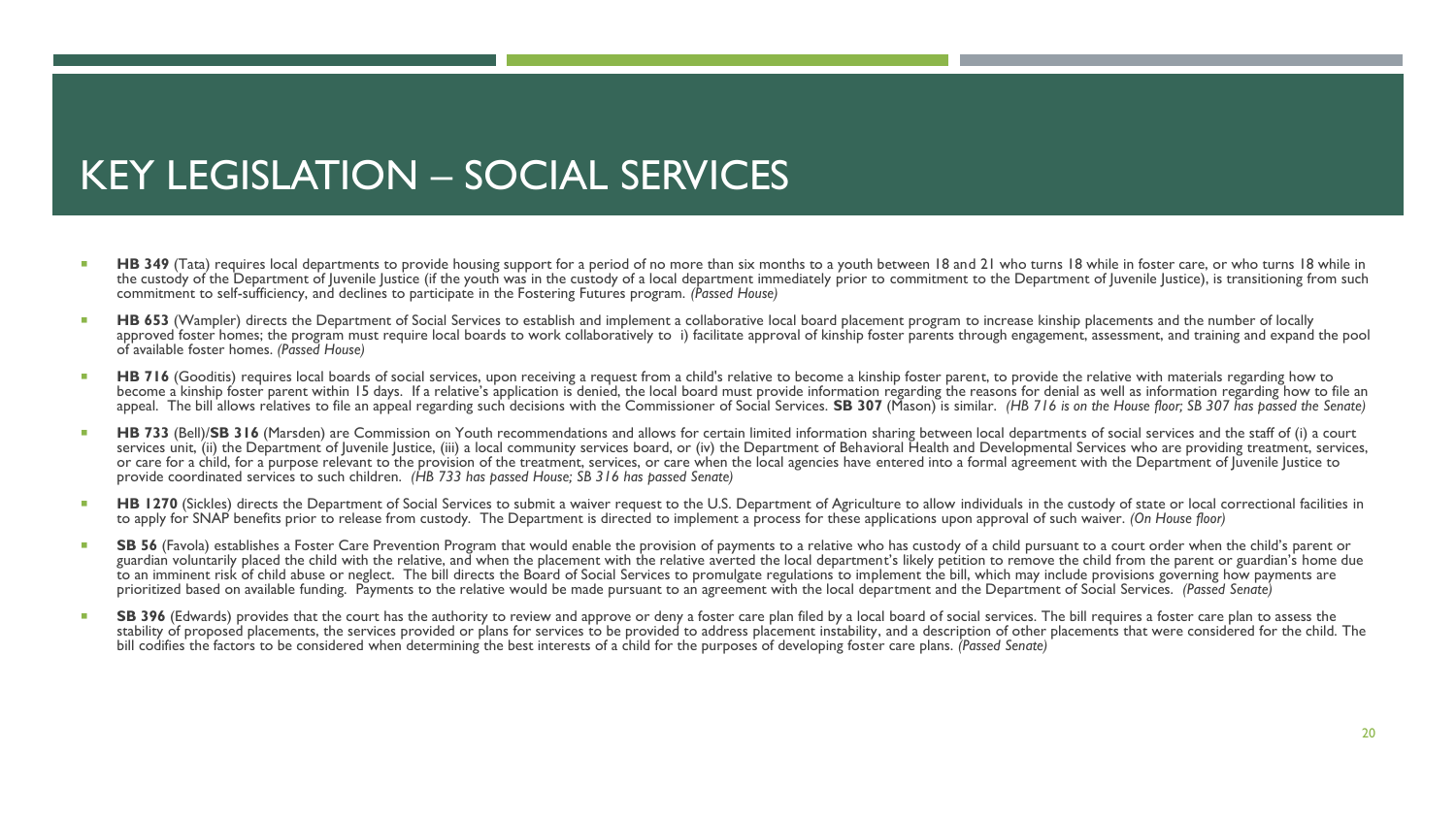## INTRODUCED BUDGET – SOCIAL SERVICES

- **Increases the auxiliary grant rate from \$1562 to \$1609 per month in the caboose budget, effective January 1, 2022. Localities pay a 20 eral in the state of the Caboose budget, effective January 1, 2022. Localities pay a 2** percent match for the auxiliary grant.
- Funds a pilot program for the Office of New Americans to award grants to immigrant- and refugee-serving organizations (\$4 million GF per year).
- **Directs the creation of a workgroup on TANF block grant spending to recommend changes necessary to ensure annual structural Distructural** balance in state TANF spending.
- Provides \$3.5 million GF and \$7.1 million GF (with matching amounts of NGF each year) to develop an updated child welfare information system to meet federal requirements.
- Provides \$2.6 million GF/\$12.3 million NGF in FY 2023 and \$8.5 million GF/\$23.5 million NGF in FY 2024 to replace the Virginia Case Management System.
- Directs the Department of Social Services to establish an interagency task force to ensure state-level support for local criminal justice diversion initiatives.
- Provides \$400,000 GF/\$3.6 million NGF in FY 2023 and \$831,410 GF/\$4 million NGF in FY 2024 to fund implementation of the Family First Prevention Services Act, including fidelity monitoring and evaluation of evidence-based prevention services.